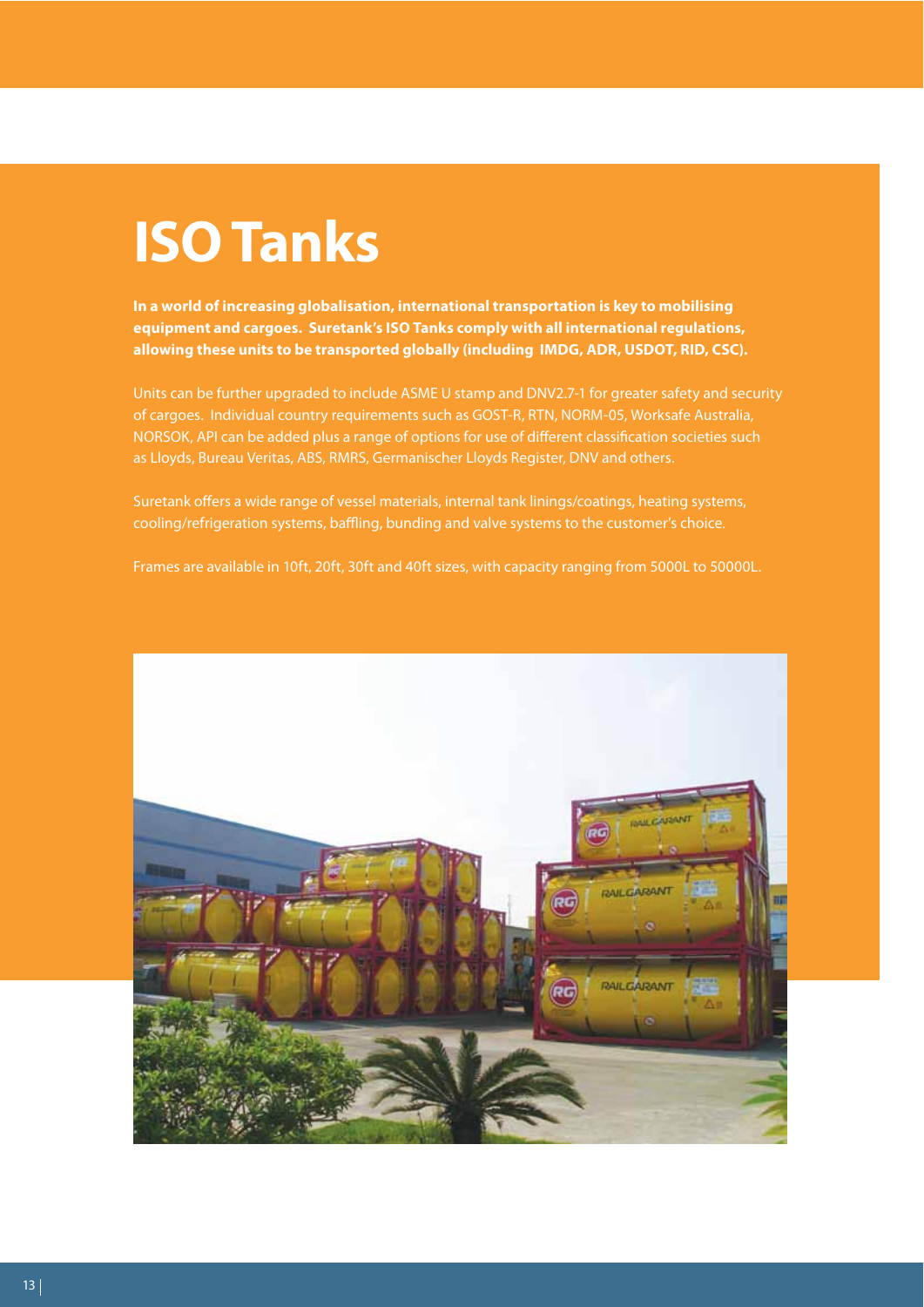

## **Offshore ISO Tanks**